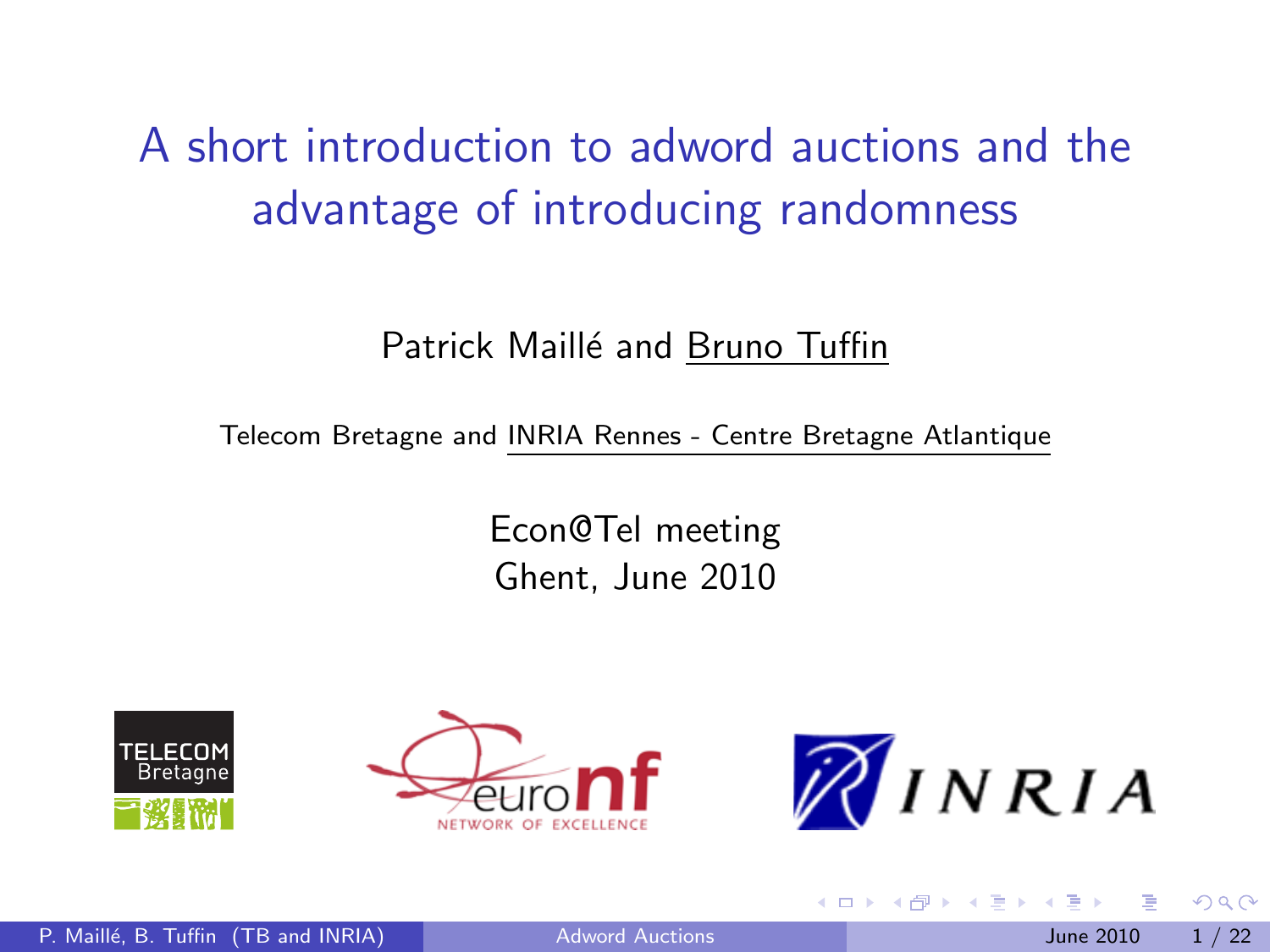

- 2 [Basic auction principle](#page-4-0)
- 3 [Model and analysis with a random slot assignment](#page-8-0)
- 4 [VCG auction between advertisers for displaying probability](#page-14-0)
- 5 [Comparison with deterministic GSP](#page-18-0)
	- [Future activities](#page-20-0)

4 0 8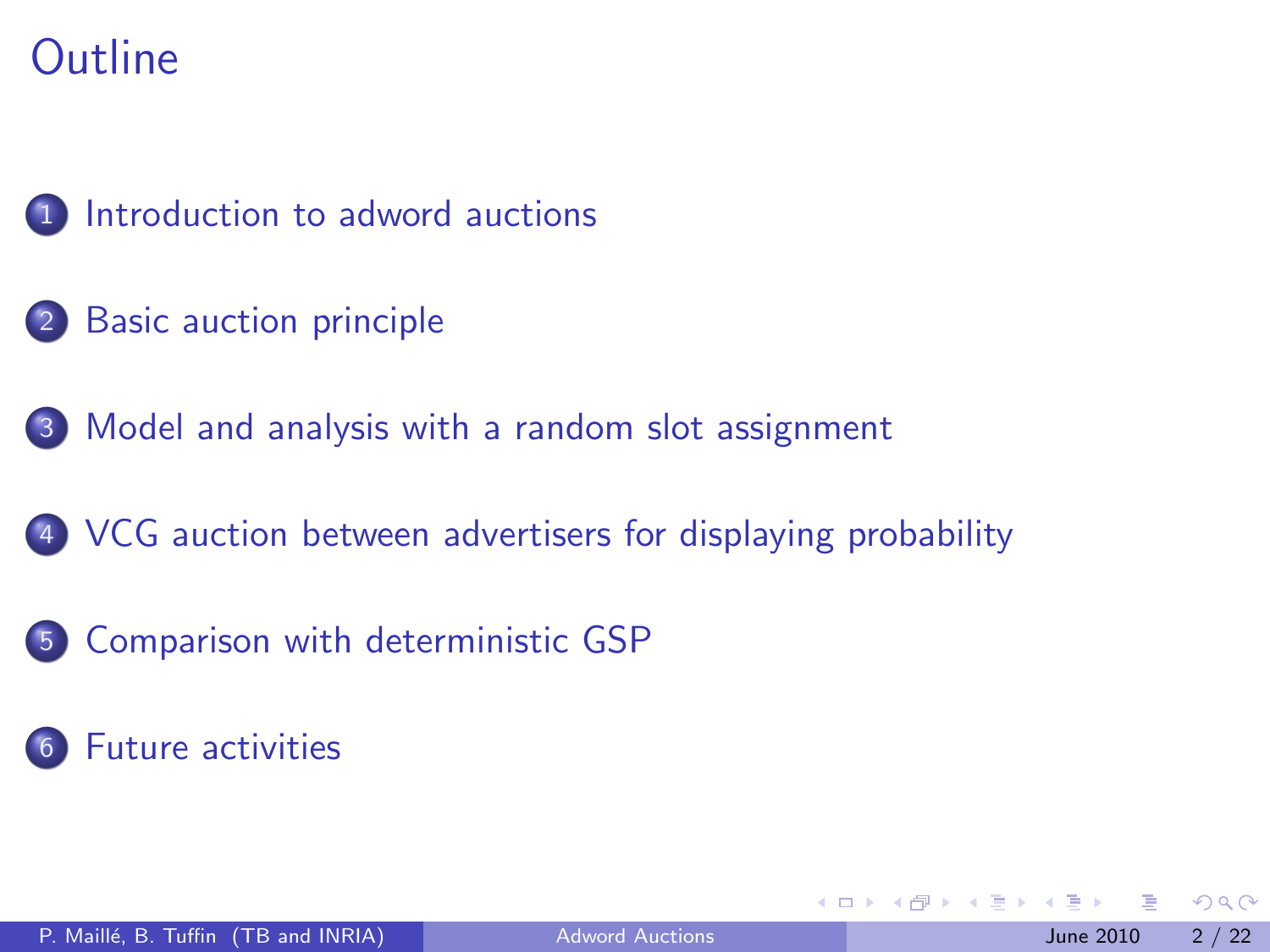

- **[Basic auction principle](#page-4-0)**
- [Model and analysis with a random slot assignment](#page-8-0)
- 4 [VCG auction between advertisers for displaying probability](#page-14-0)
- 5 [Comparison with deterministic GSP](#page-18-0)
- **[Future activities](#page-20-0)**

<span id="page-2-0"></span> $\Omega$ 

4. 医下列

4 0 8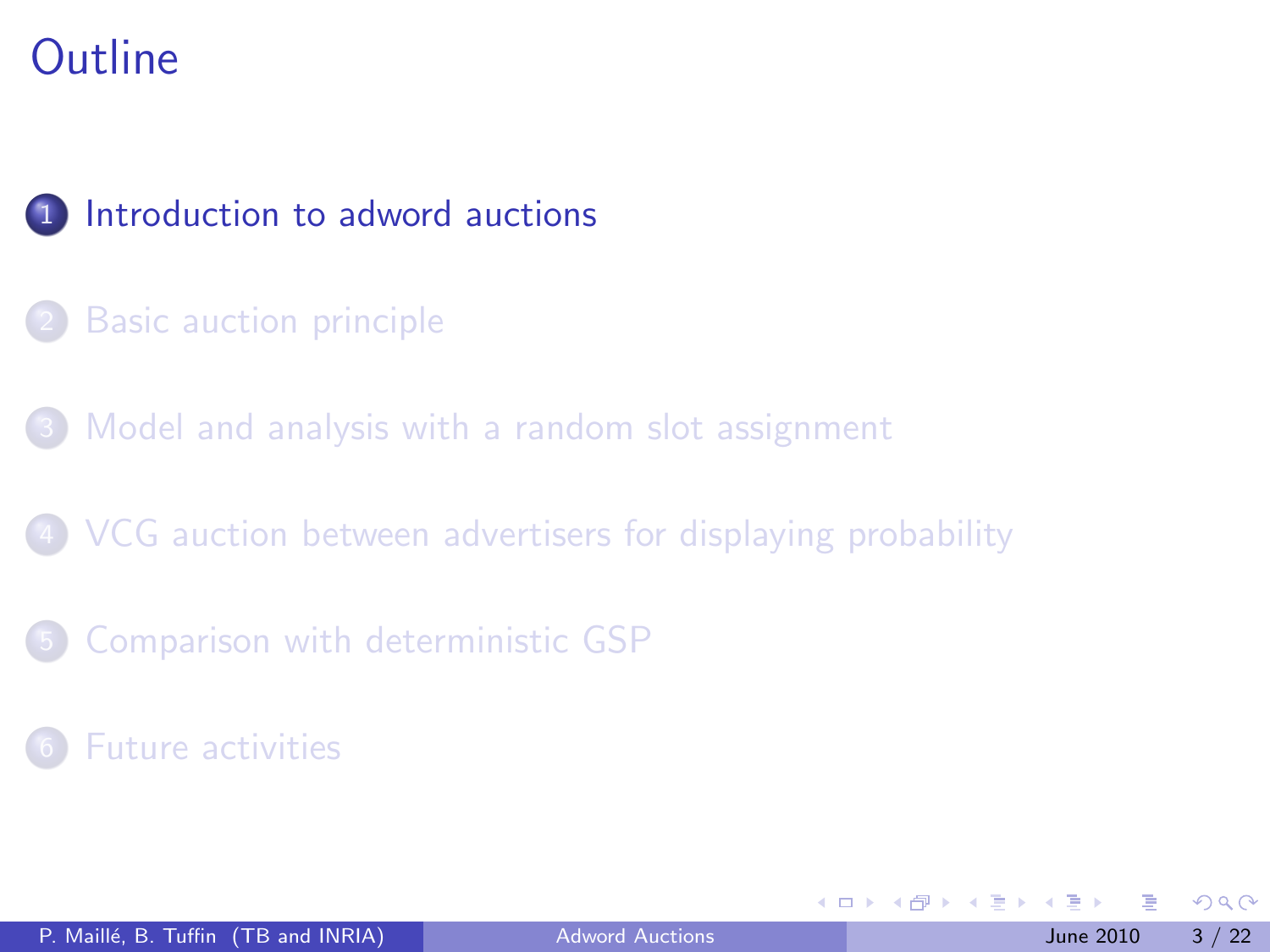## Introduction to adword auctions

- Search engines play a crucial role in the Internet.
- Revenue through advertising slots, usually displayed at the top or right of the search page.
- **•** Advertisers submit bids for relevant keywords only.



イロト イ母 トイヨ トイヨト

- Allocation of slots thanks to adword auctions.
	- $\triangleright$  combined revenue of Yahoo! and Google in 2005: \$11 billion in 2005

Car - cidtimar. S'il faut remplir le ZIP Code, remplissez-le pour ... french denker człoutre-mer/ - En cache - Pages similaires

expected to count for  $40\%$  of total advertising revenue.

 $200$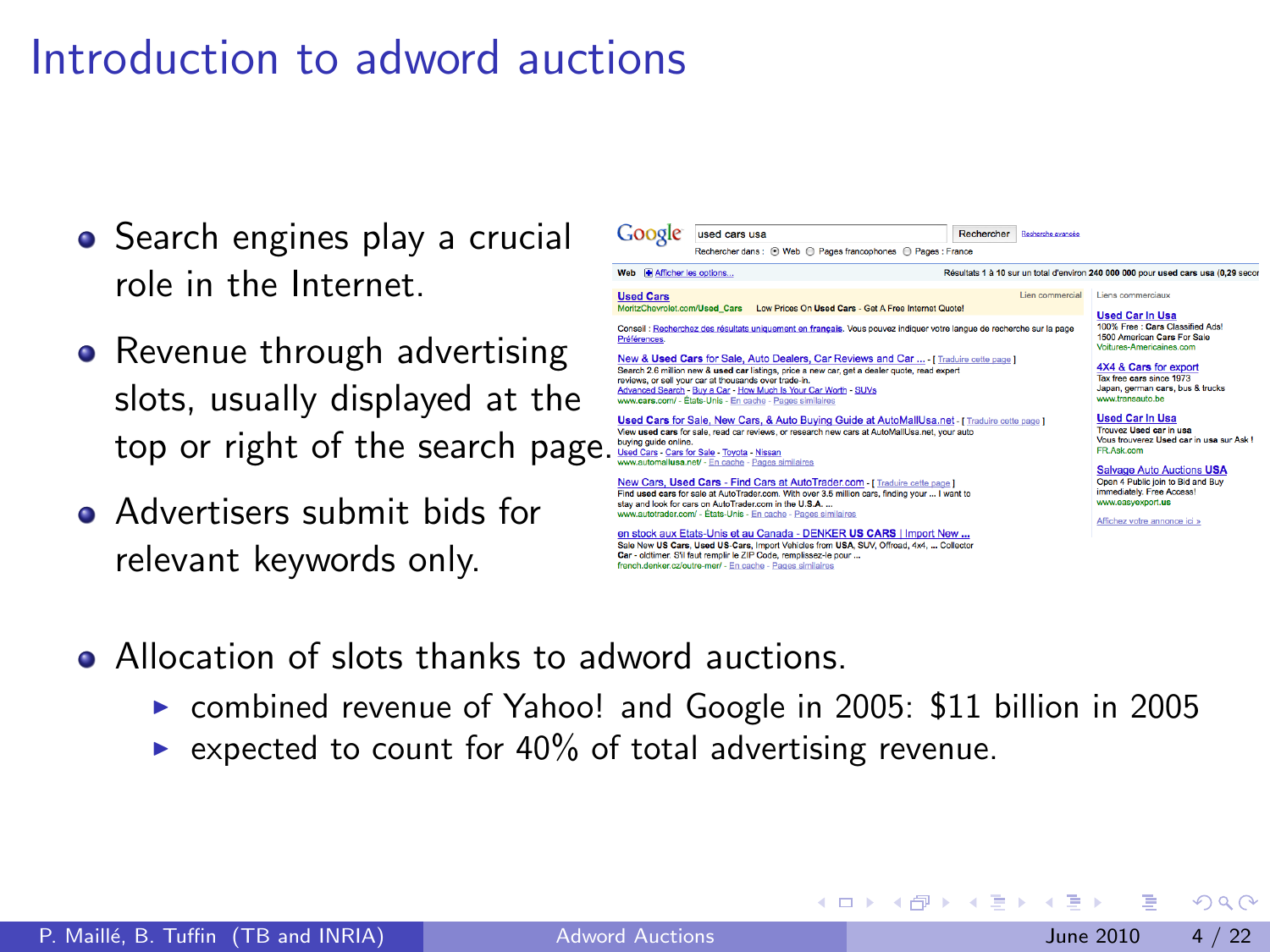[Introduction to adword auctions](#page-2-0)

#### 2 [Basic auction principle](#page-4-0)

[Model and analysis with a random slot assignment](#page-8-0)

4 [VCG auction between advertisers for displaying probability](#page-14-0)

5 [Comparison with deterministic GSP](#page-18-0)

**[Future activities](#page-20-0)** 

<span id="page-4-0"></span>4 0 8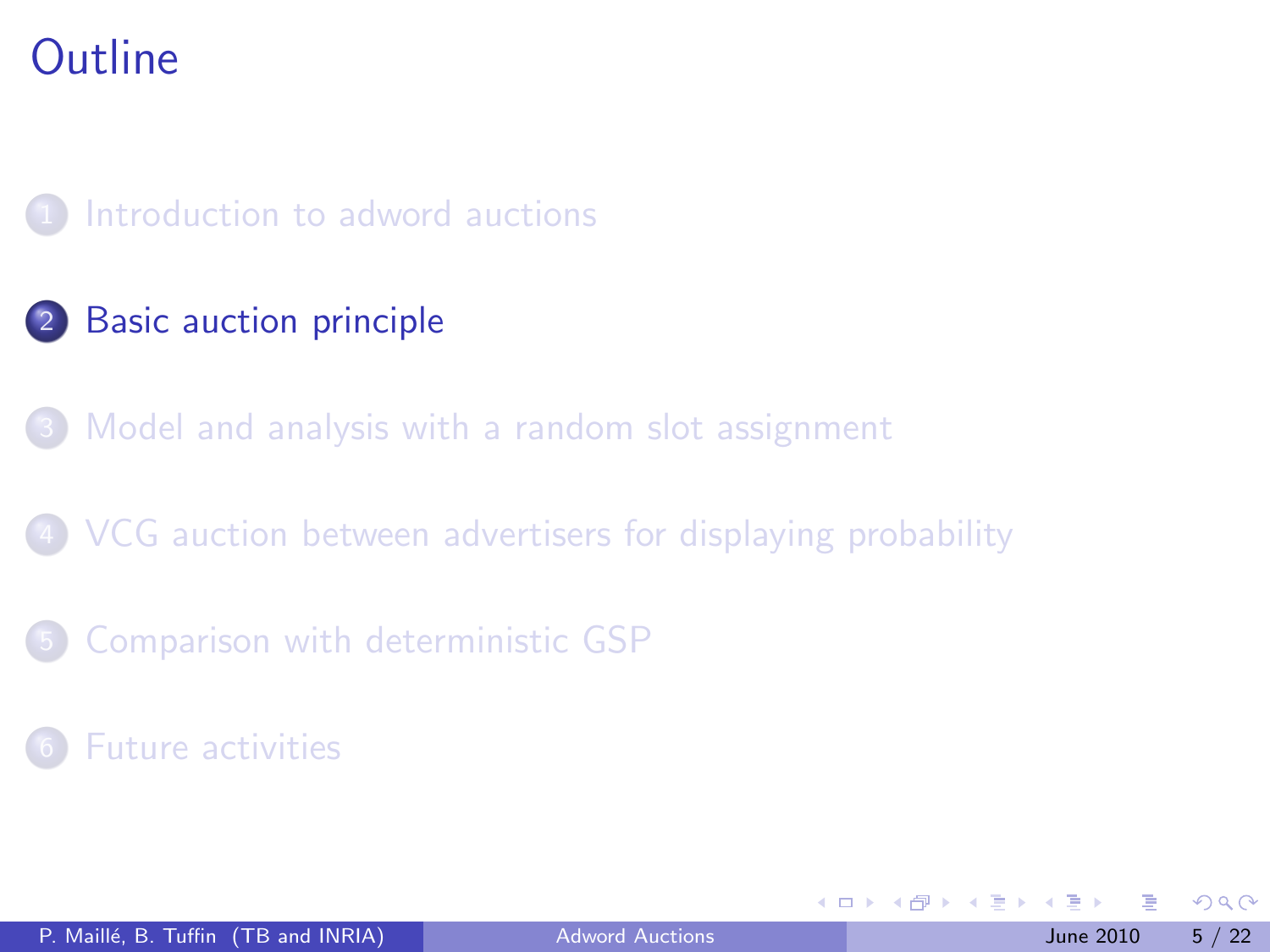## Auction principle (single keyword,  $K$  slots)

- Advertisers submit bids for specific keywords.
- Each time there is a search on that keyword:
	- $\blacktriangleright$  advertisers are ranked and allocated slots according to a prespecified criterion:
		- $\star$  bid value (initially for Yahoo!)
		- $\star$  the revenue they will generate (more or less Google), taking into account the (learned) click-through rate (CTR).
	- $\blacktriangleright$  Possible payment rules:
		- $\star$  Pay-Per-Impression (PPI): advertisers charged every time their ad is displayed
		- $\star$  Pay-Per-Click (PPC): advertisers is charged only when the ad is clicked
		- $\star$  Pay-Per-Transaction (PPT): advertisers charged when the click results in a real sell.
	- Amount to be paid each time?
		- $\star$  First Price: advertisers pay their bid
		- $\star$  Generalized Second Price (GSP): they pay the bid of advertiser below them in the ranking
		- $\star$  Vickrey-Clarke-Groves (VCG) auctions: you pay the opportunity cost that your presence introduce to all other advertisers.

• In use: PPC and GSP.

 $QQ$ 

K ロンス 御 > ス ヨ > ス ヨ > 一 ヨ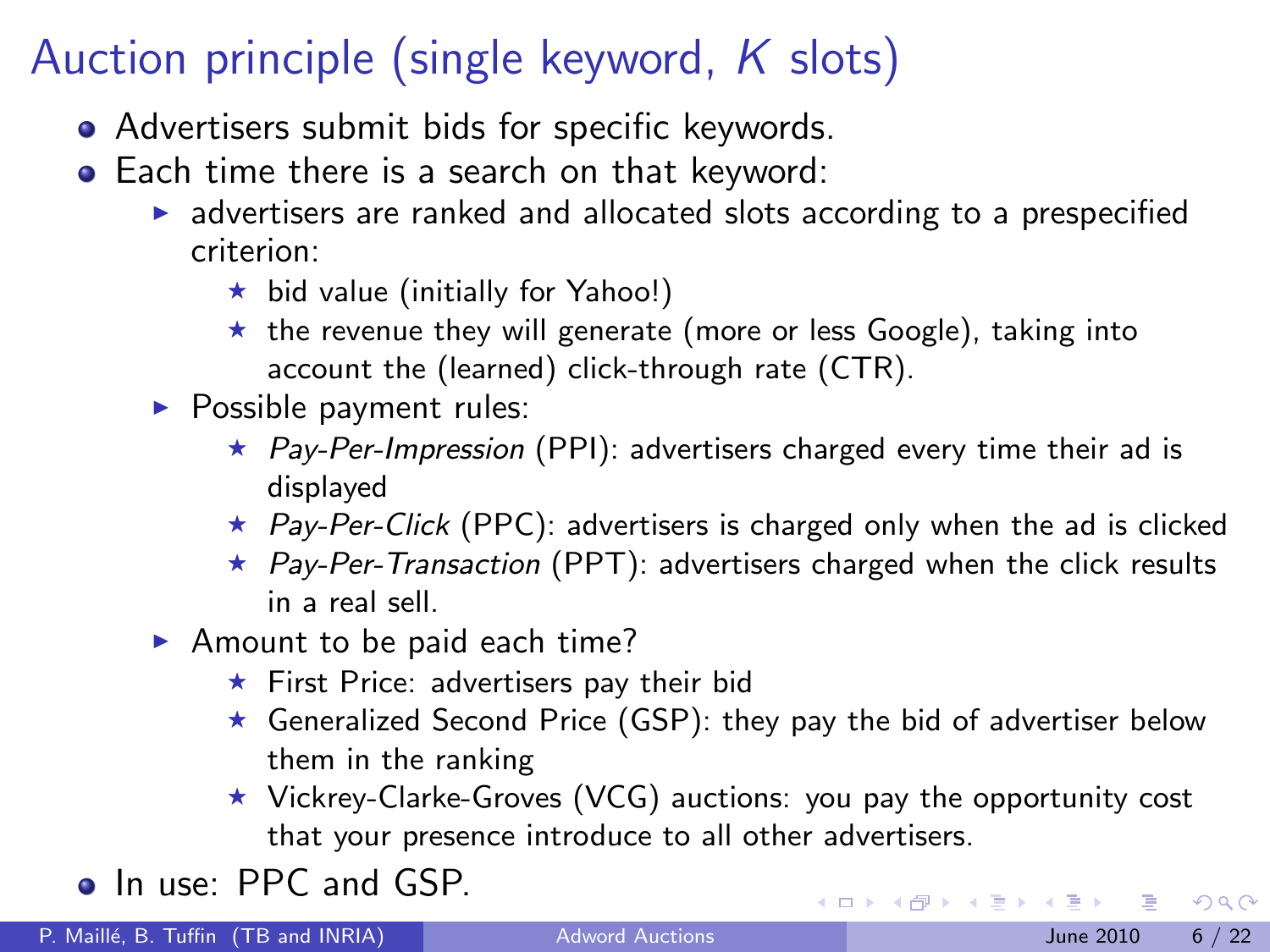## Few current or important research issues in adword auctions

- Incentive compatibility (truthful bidding) of the GSP pricing scheme if game not one-shot and advertisers can anticipate strategies of competitors.
- Budget limit of advertisers and consequences on their strategies.
- CTR assumed in the simplest case to depend on the advertiser relevance and slot position. But it may also depend on other allocated advertisers.
	- $\triangleright$  Several models for a better characterization
- What about competition between search engines?
	- $\triangleright$  Which allocation rule to apply in that context?
	- $\blacktriangleright$  which payment rule?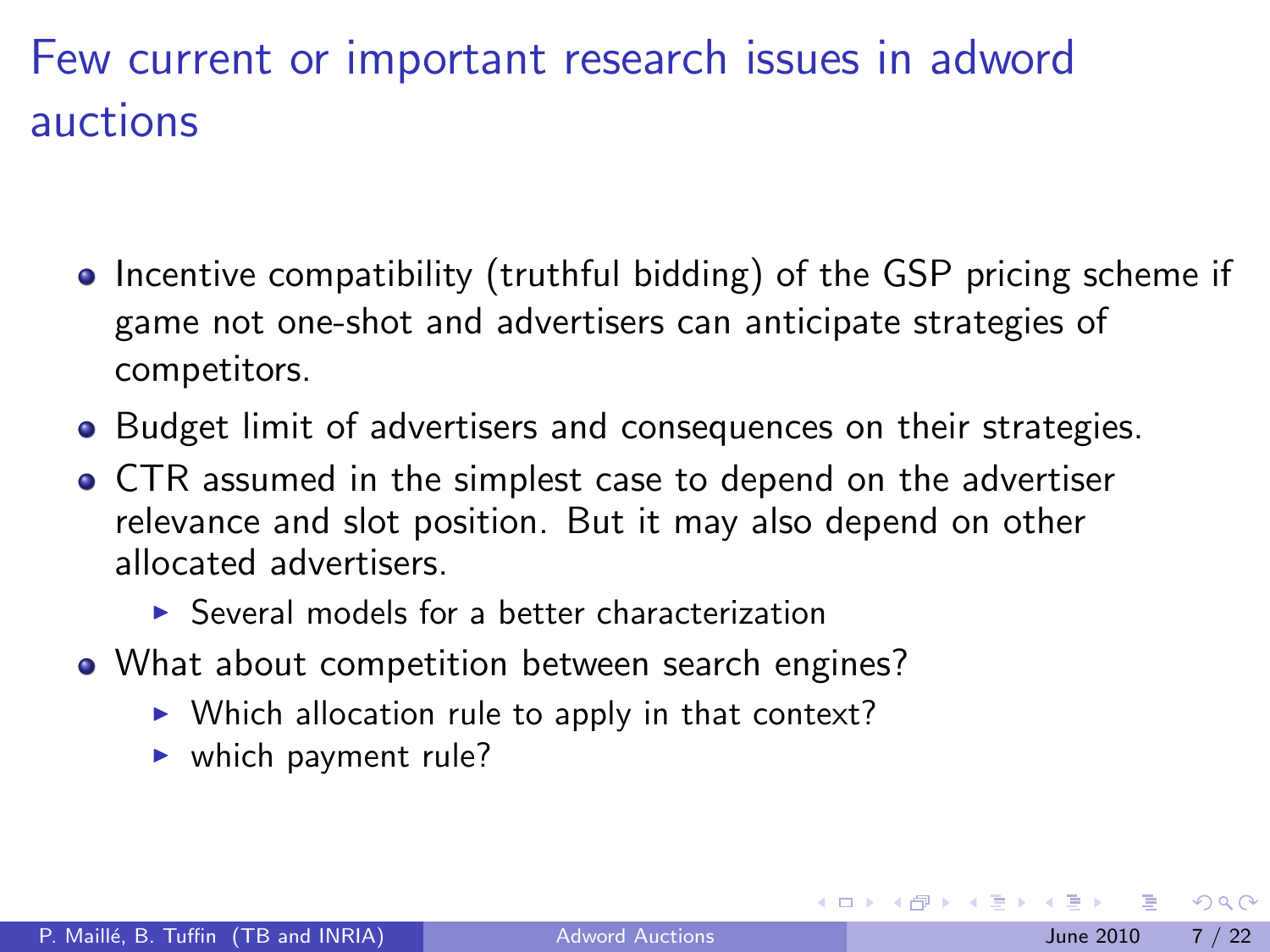## A specific issue: users may compose the same keyword several times

- This situation may happen when users
	- $\triangleright$  do not remember the results
	- $\triangleright$  or require new or additional informations
- Traditional adword auctions will always display the same advertisers.
- But is it the most relevant procedure?
	- If the ad not clicked through once, why always presenting it again?
- We propose to illustrate the potential benefits of using a

random allocation rule.

 $200$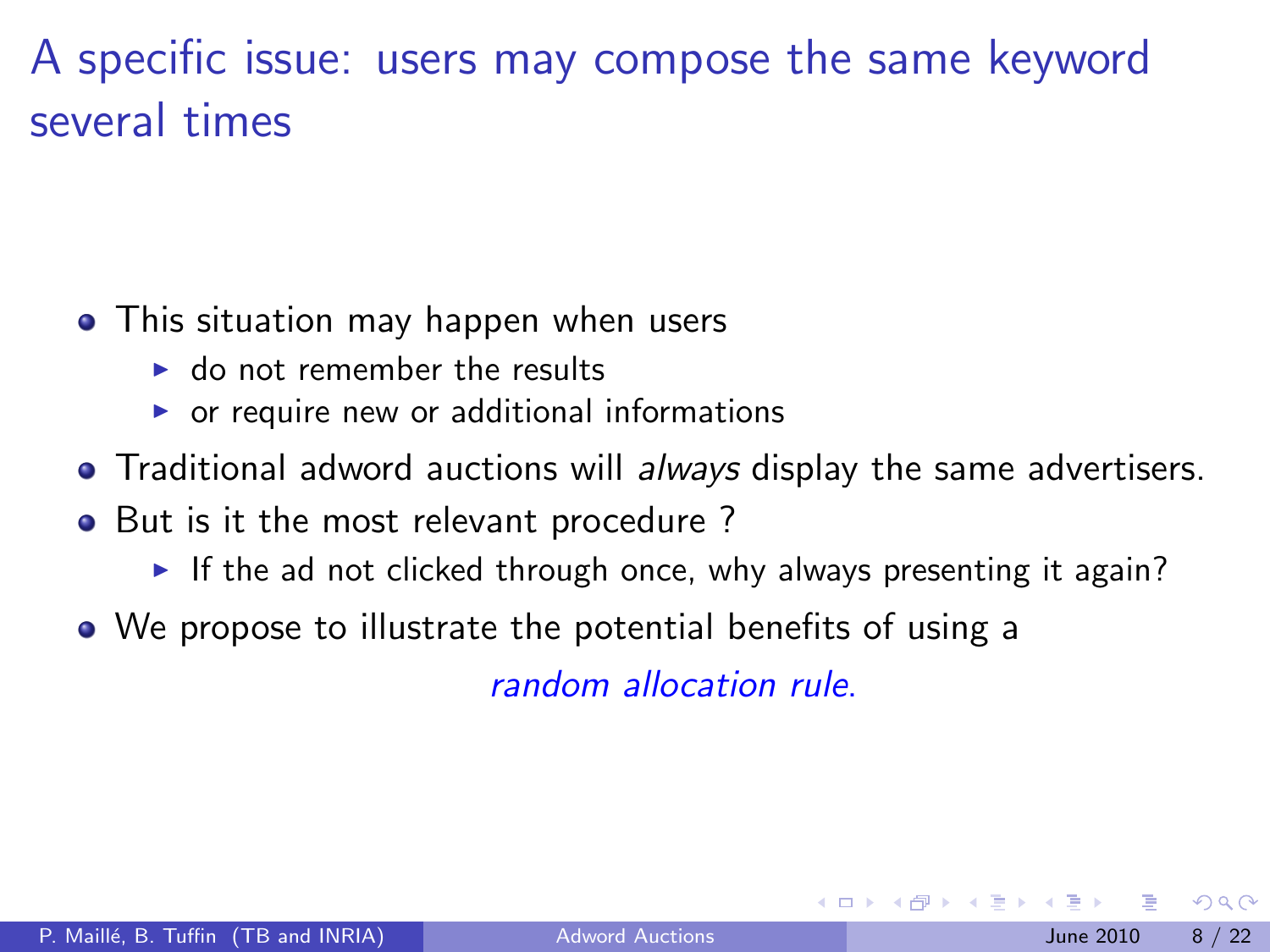[Introduction to adword auctions](#page-2-0)

**[Basic auction principle](#page-4-0)** 

#### 3 [Model and analysis with a random slot assignment](#page-8-0)

4 [VCG auction between advertisers for displaying probability](#page-14-0)

5 [Comparison with deterministic GSP](#page-18-0)

**[Future activities](#page-20-0)** 

<span id="page-8-0"></span>4.0.3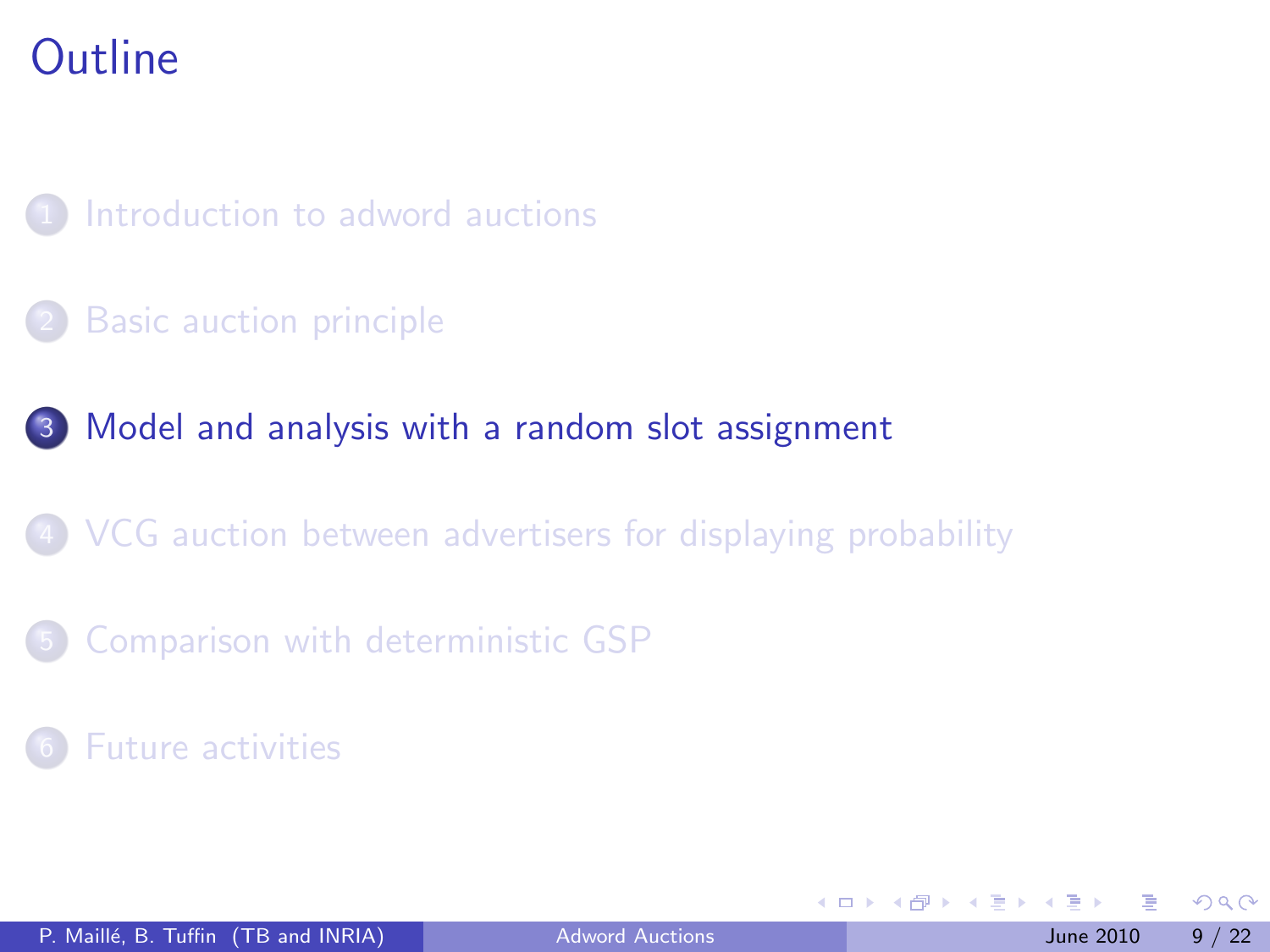## Model

Simplified model to illustrate the phenomenon.

- A search engine providing only one commercial slot
- Two advertisers, say, 1 and 2, competing for that slot on a given adword:
	- $\blacktriangleright$  b<sub>i</sub> bid of advertiser *i* for that keyword,
	- $\triangleright$   $\pi_i$  the probability that advertiser *i*'s ad is displayed (which should depend on the bid profile  $(b_1, b_2)$ ,
	- $\triangleright$   $p_i$  the price-per-click that advertiser *i* is charged, also dependent on  $(b_1, b_2)$ .

In a first step, we fix the bids and prices, and investigate the gain produced by a random assignment.

 $QQQ$ 

医毛囊 医牙骨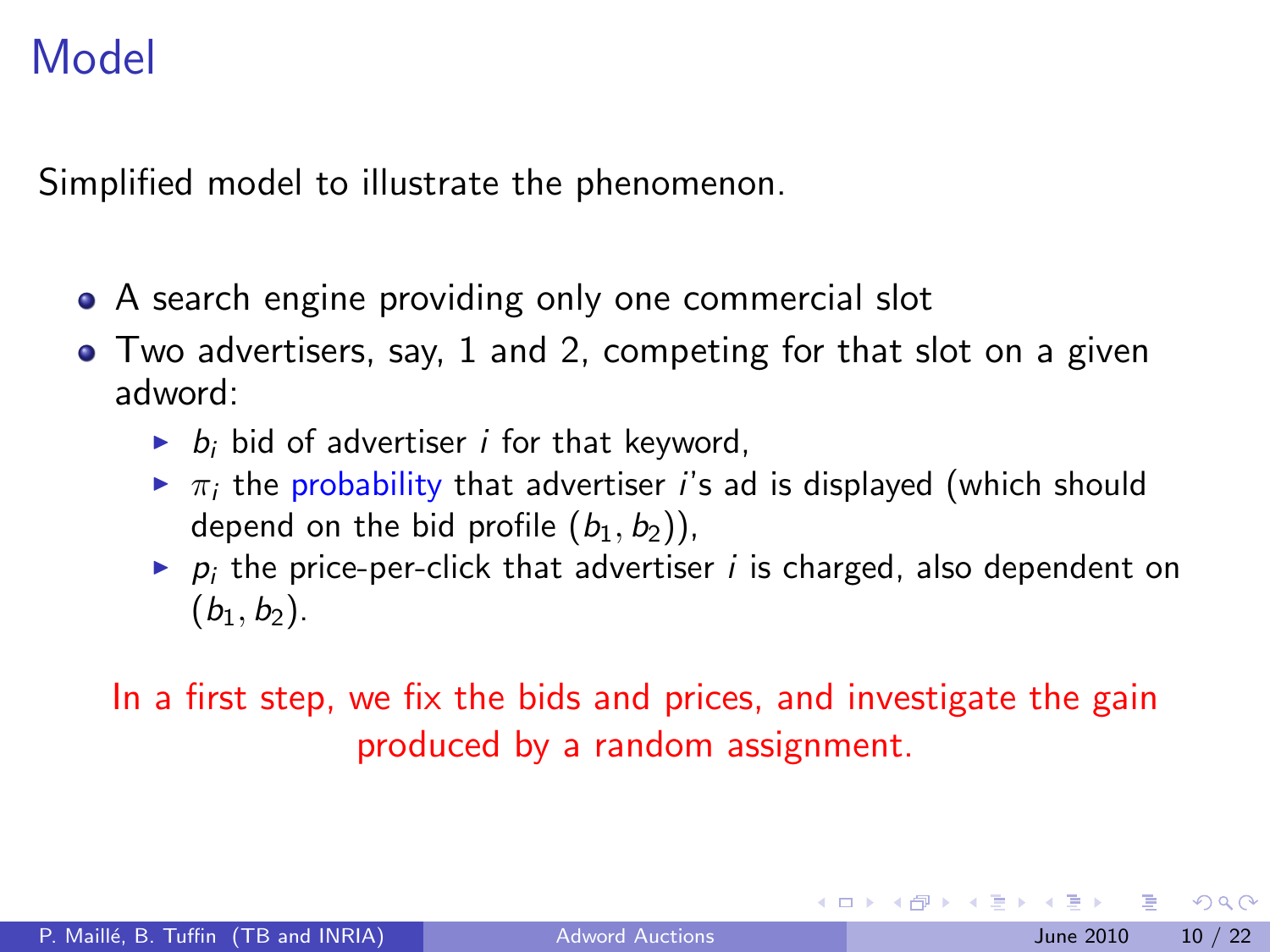### User behavior model

- Heterogeneous population:
	- $\triangleright$  type-A users only interested in purchasing the good sold by advertiser 1, but can potentially click on the ad of advertiser 2 without purchasing it eventually.
	- $\triangleright$  type-B users behaving symmetrically with respect to advertiser 2.
- $\bullet$   $\lambda$ <sub>A</sub> (resp.  $\lambda$ <sub>B</sub>) average number of *first* requests per time unit of type- $A$  (resp. type- $B$ ) customers.
- Click propability of a type- $A$  (resp.  $B$ ) customer if ad of advertiser i displayed:  $c_{A,i}$  (resp.  $c_{B,i}$ ).
- Purchasing probabilities  $h_{A,1}$ ,  $h_{B,2} > 0$  after clicking on the (corresponding) ad.
- Buying probabilities respectively for type- $A$  and type- $B$  customers:

```
\pi_1 c_{A,1} h_{A,1} and \pi_2 c_{B,2} h_{B,2}.
```
 $\Omega$ 

 $A \cup B \rightarrow A \oplus B \rightarrow A \oplus B \rightarrow A \oplus B \rightarrow B$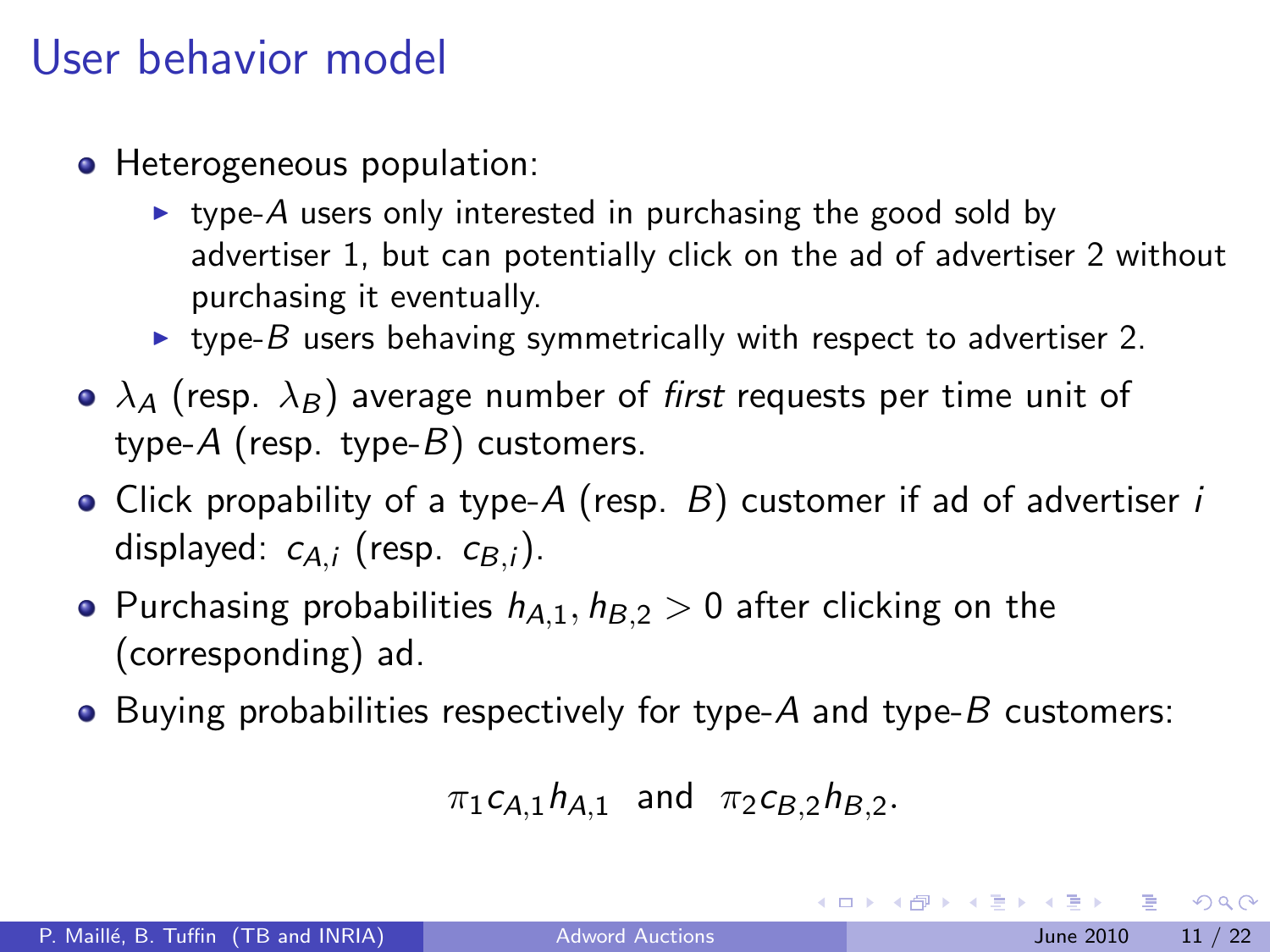## Customers not buying will retry later

- $R_i$  probability of a not-buying type- $j \in \{A, B\}$  user to perform again the search later.
- For type-A:  $\theta_A^{\text{retry}}$  $A^{\text{retry}}$  the overall probability of retry, given by

$$
\theta_A^{\mathsf{retry}} := \mathsf{R}_\mathsf{A} (1-\pi_1 c_{\mathsf{A},1} h_{\mathsf{A},1}).
$$



From  $\lambda_A^{\text{tot}} = \lambda_A + \theta_A^{\text{retry}}$ retry  $\lambda_{\mathcal{A}}^{\mathsf{tot}},$  $\lambda_A^{\text{tot}} = \frac{\lambda_A}{1 - \rho^{\text{tr}}}$  $=\frac{\lambda_A}{1-\rho(A)}$  $\frac{R_{A}}{1 - R_{A}(1 - \pi_{1}c_{A,1}h_{A,1})}$ .  $\overline{1-\theta^{\mathsf{retry}}_{\mathcal{A}}}$ A Similarly,  $\lambda_B^{\rm tot} = \frac{\lambda_B}{1-R_B(1-\pi_2)}$  $\frac{\lambda_B}{1-R_B(1-\pi_2 c_{B,2} h_{B,2})}$ .  $\Omega$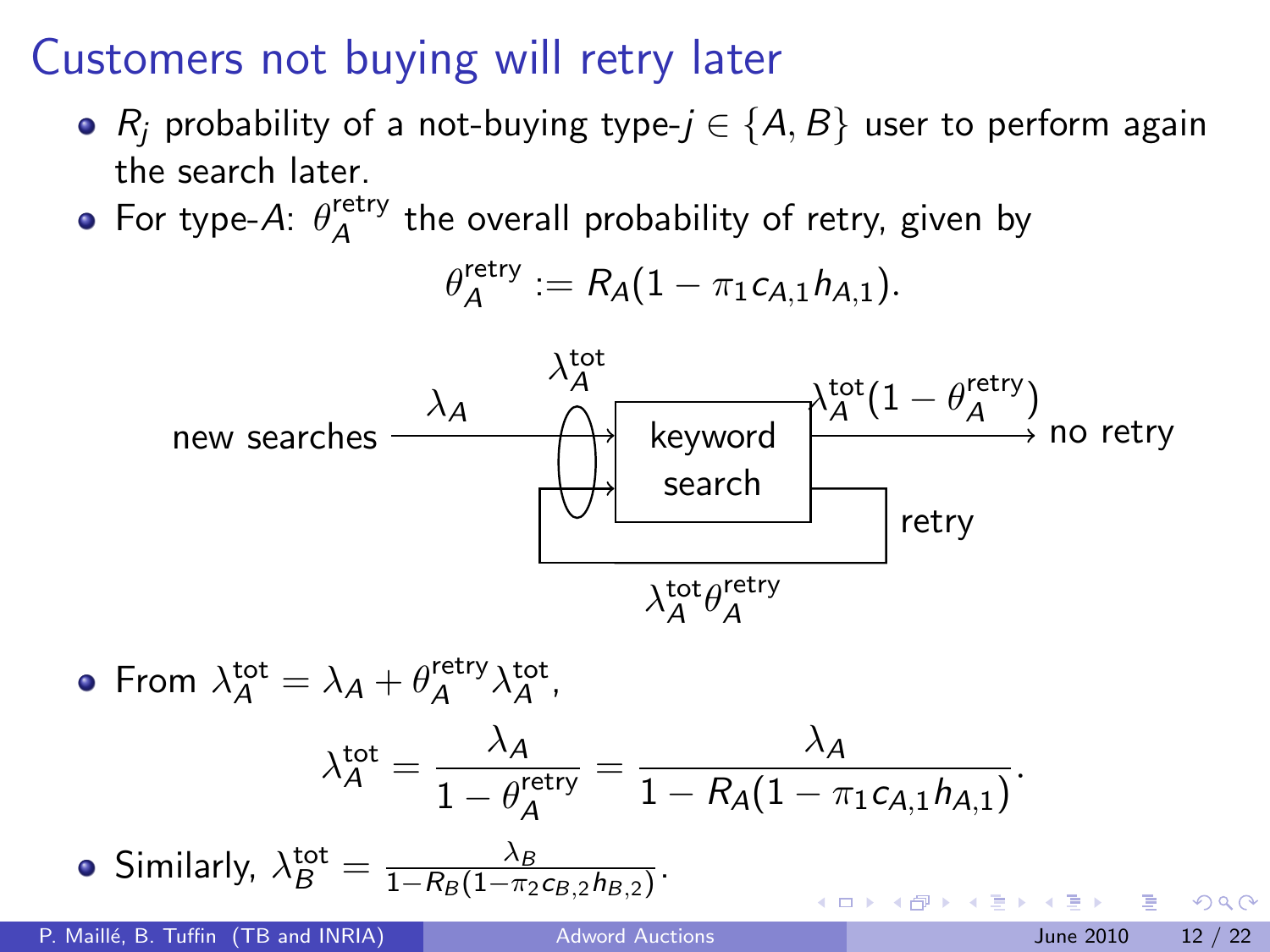### Search engine revenue

• Mean revenue per unit of time (with  $\pi_1 + \pi_2 = 1$ ) :

$$
U(\pi_1) = p_1 \underbrace{\pi_1(\lambda_A^{\text{tot}} c_{A,1} + \lambda_B^{\text{tot}} c_{B,1})}_{\text{nb of clicks on ad 1}} + p_2 \underbrace{\pi_2(\lambda_B^{\text{tot}} c_{B,2} + \lambda_A^{\text{tot}} c_{A,2})}_{\text{nb of clicks on ad 2}}
$$
  
= 
$$
\lambda_A \frac{\pi_1(p_1 c_{A,1} - p_2 c_{A,2}) + p_2 c_{A,2}}{1 - R_A(1 - \pi_1 c_{A,1} h_{A,1})} + \lambda_B \frac{\pi_1(p_1 c_{B,1} - p_2 c_{B,2}) + p_2 c_{B,2}}{1 - R_B(1 - c_{B,2} h_{B,2} + \pi_1 c_{B,2} h_{B,2})}
$$

**Proposition:** there exists a unique  $\pi_1^*$  maximizing the revenue  $U(\pi_1)$ of the search engine. The solution is in the interior of the interval [0, 1] if  $U'(0) > 0$  and  $U'(1) < 0$ .

つへへ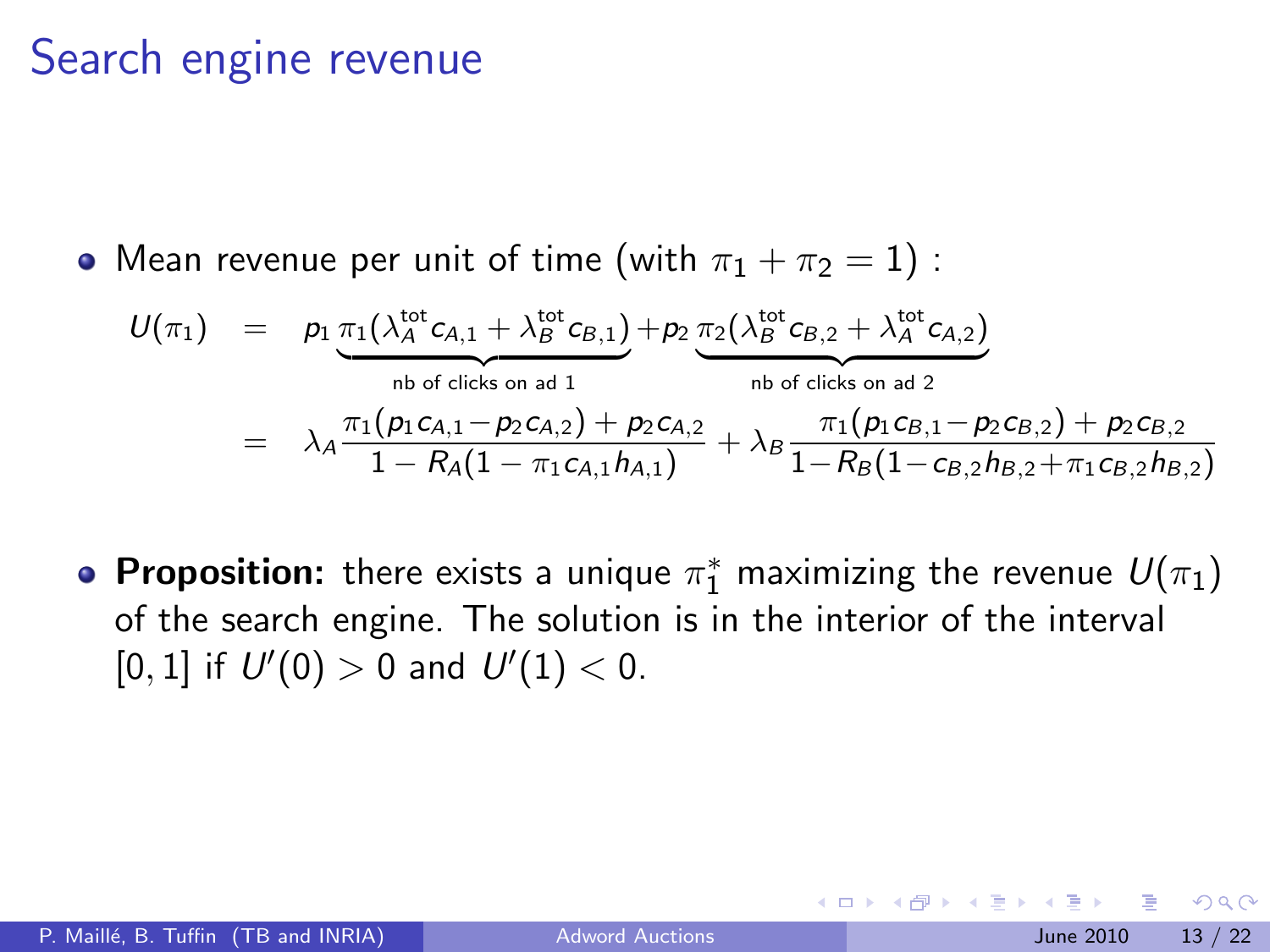Symmetric case:  $c_{A,1} = c_{B,2} = c$ ,  $h_{A,1} = h_{A,2} = h$ ,  $R_A = R_B = R$ 

Assuming also  $c_{A,2} = c_{B,1} = 0$  (users only click on "their" advertiser)

**Proposition:** The value  $\pi_1^*$  of  $\pi_1$  maximizing the search engine revenue is

• 
$$
\pi_1^* = 0
$$
 if  $\sqrt{\frac{\lambda_{AP_1}}{\lambda_{BP_2}}} \le \frac{1-R}{1-R(1-ch)},$   
\n•  $\pi_1^* = 1$  if  $\sqrt{\frac{\lambda_{BP_2}}{\lambda_{AP_1}}} \le \frac{1-R}{1-R(1-ch)},$   
\n•  $\pi_1^* = \frac{1}{R \cdot ch} \frac{1-R+R \cdot ch-(1-R)\sqrt{\frac{\lambda_{BP_2}}{\lambda_{AP_1}}}}{\sqrt{\frac{\lambda_{BP_2}}{\lambda_{AP_1}}} + 1}$  if  $\frac{1-R}{1-R(1-ch)} < \sqrt{\frac{\lambda_{AP_1}}{\lambda_{BP_2}}} < \frac{1-R(1-ch)}{1-R}.$ 

- **Interpretation**: when R close to 1, the search engine gets a higher revenue with a random policy.
- Example:  $c = 1/2$ ,  $h = 1/2$ ,  $\lambda_A = 1$ ,  $\lambda_B = 0.8$ ,  $p_1 = 1$ ,  $p_2 = 0.8$ .
	- ► With retry probability  $R = 0.8$ , the revenue is maximized at  $\pi_1^* = 2/3$ , and given by 1.4.
	- $\triangleright$  Compared with the optimal revenue when only one ad is displayed,  $\max(\lambda_A p_1, \lambda_B p_2) = 1$ , a gain of 40% is observed.

**KOD KARD KED KED B YOUR**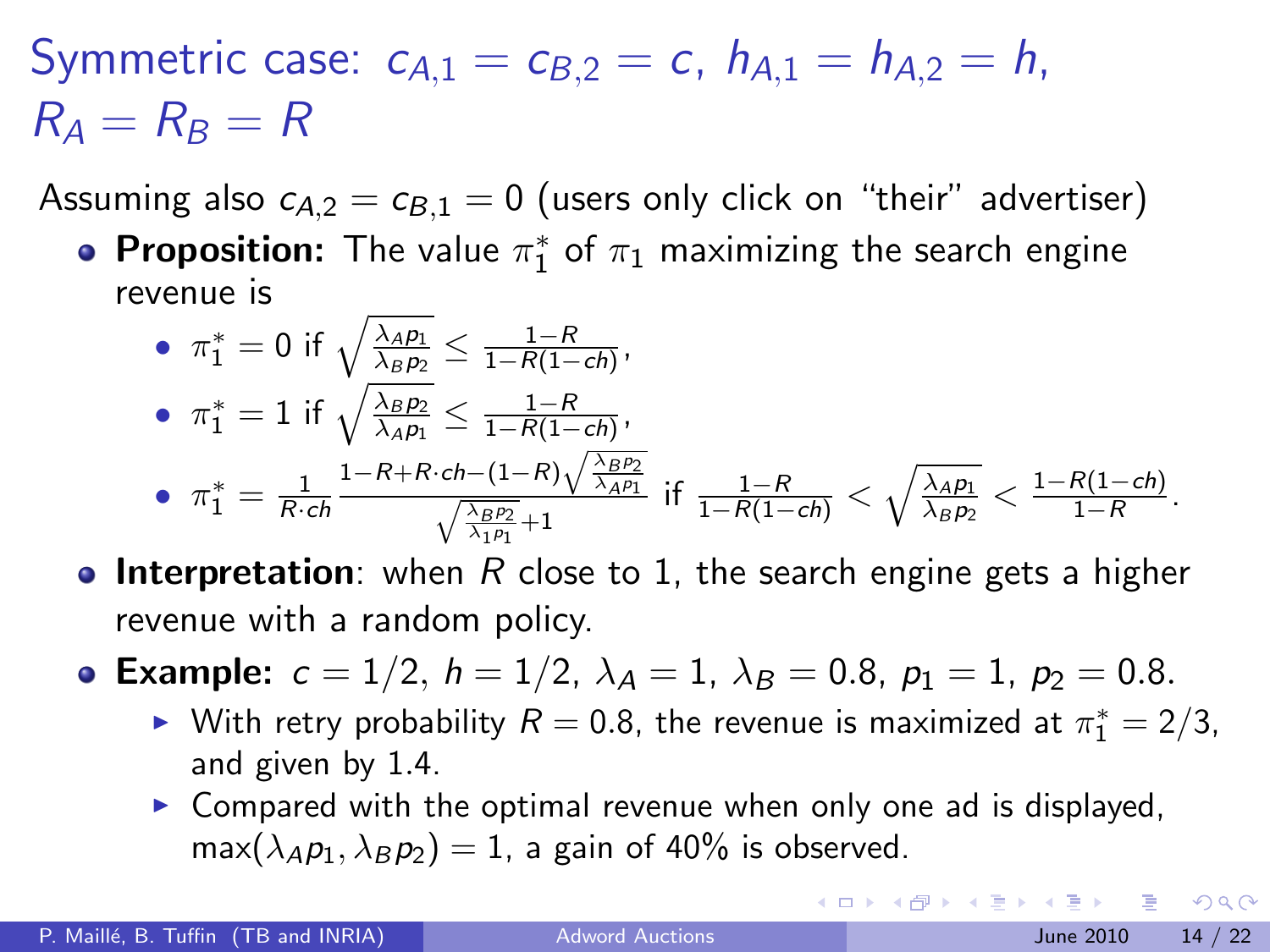[Introduction to adword auctions](#page-2-0)

**[Basic auction principle](#page-4-0)** 

[Model and analysis with a random slot assignment](#page-8-0)

#### 4 [VCG auction between advertisers for displaying probability](#page-14-0)

5 [Comparison with deterministic GSP](#page-18-0)

**[Future activities](#page-20-0)** 

<span id="page-14-0"></span>4 0 8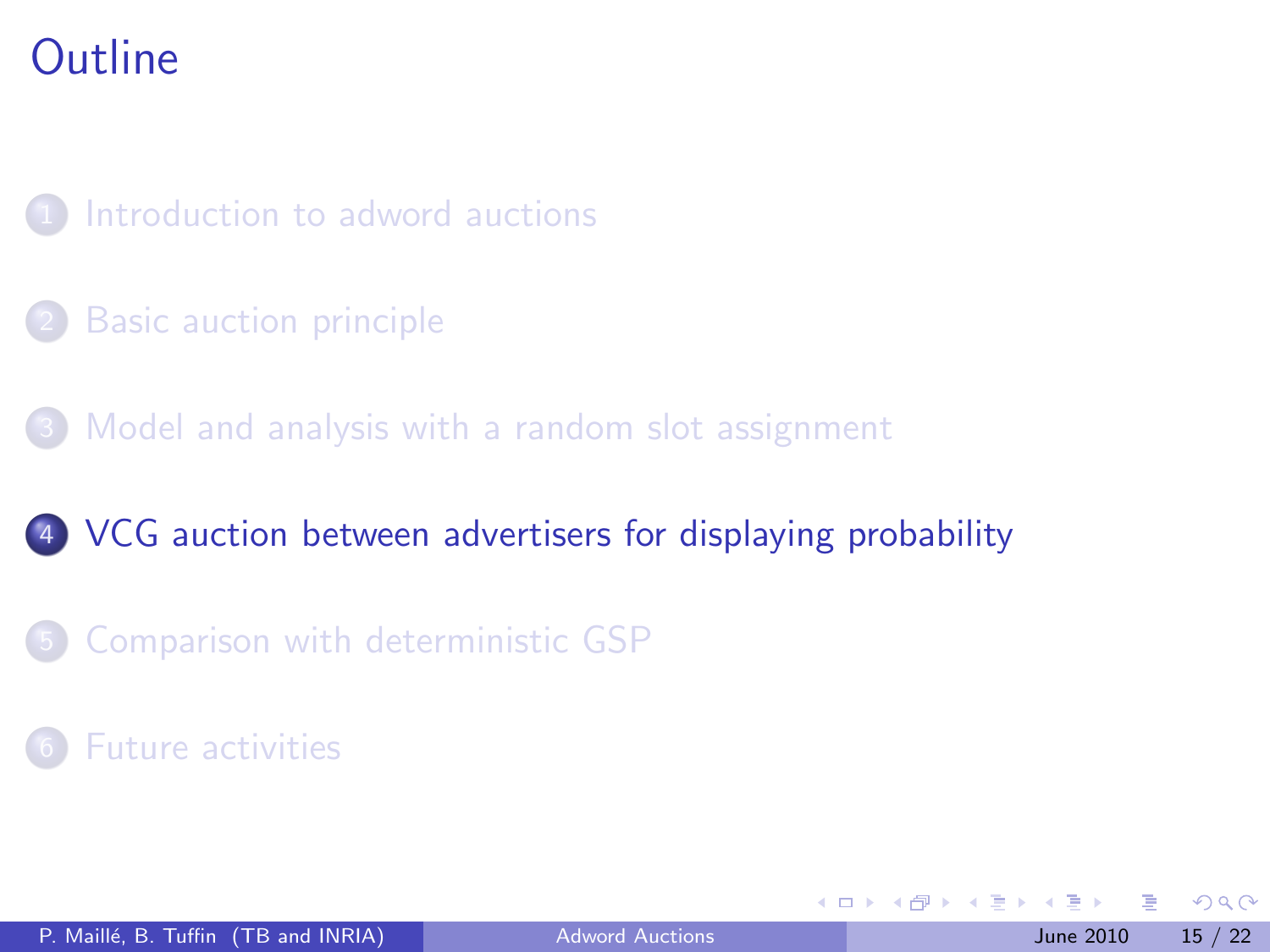#### Game between advertisers

- The previous analysis was for fixed bids and prices. But advertisers can play (i.e., submit bids representing how much they accept to pay) strategically according to the display probability.
- In the symmetric case (the asymmetric case handled similarly), mean sale incomes per unit of time (if  $v_i$  benefit per sale):

$$
V_1(\pi_1) = \underbrace{\lambda_A^{\text{tot}} \pi_1 ch}_{\text{sales per time unit}} v_1 = \frac{\lambda_A \pi_1 ch}{1 - R(1 - \pi_1 ch)} v_1
$$
  

$$
V_2(\pi_2) = \frac{\lambda_B \pi_2 ch}{1 - R(1 - \pi_2 ch)} v_2.
$$

Utilities

$$
U_i=V_i(\pi_i)-p_i.
$$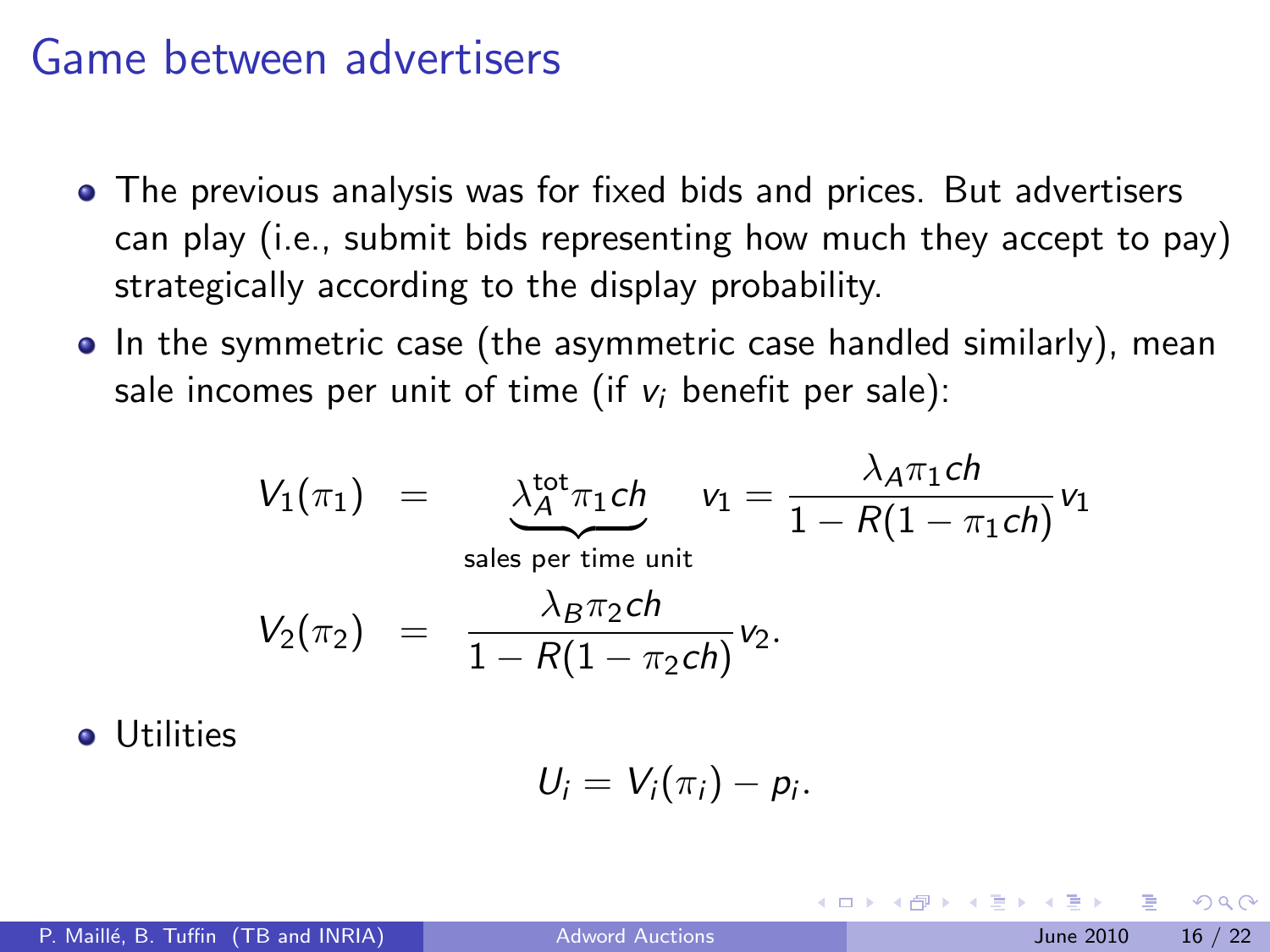## VCG auction

- Mechanism known to be incentive compatible, individually rational and efficient by maximizing social welfare.
- Allocation rule from the search engine: solve strictly convex optimization problem

$$
\max_{\pi_1,\pi_2 \text{ s.t. } \pi_1 + \pi_2 \leq 1} \bar{V}_1(\pi_1) + \bar{V}_2(\pi_2),
$$

where  $\bar{V}_i$  is the declared willingness-to-pay function of advertiser  $i$  $(\bar{V}_i = V_i$  if *i* bids truthfully).

• Solution known from the previous propositions.

つへへ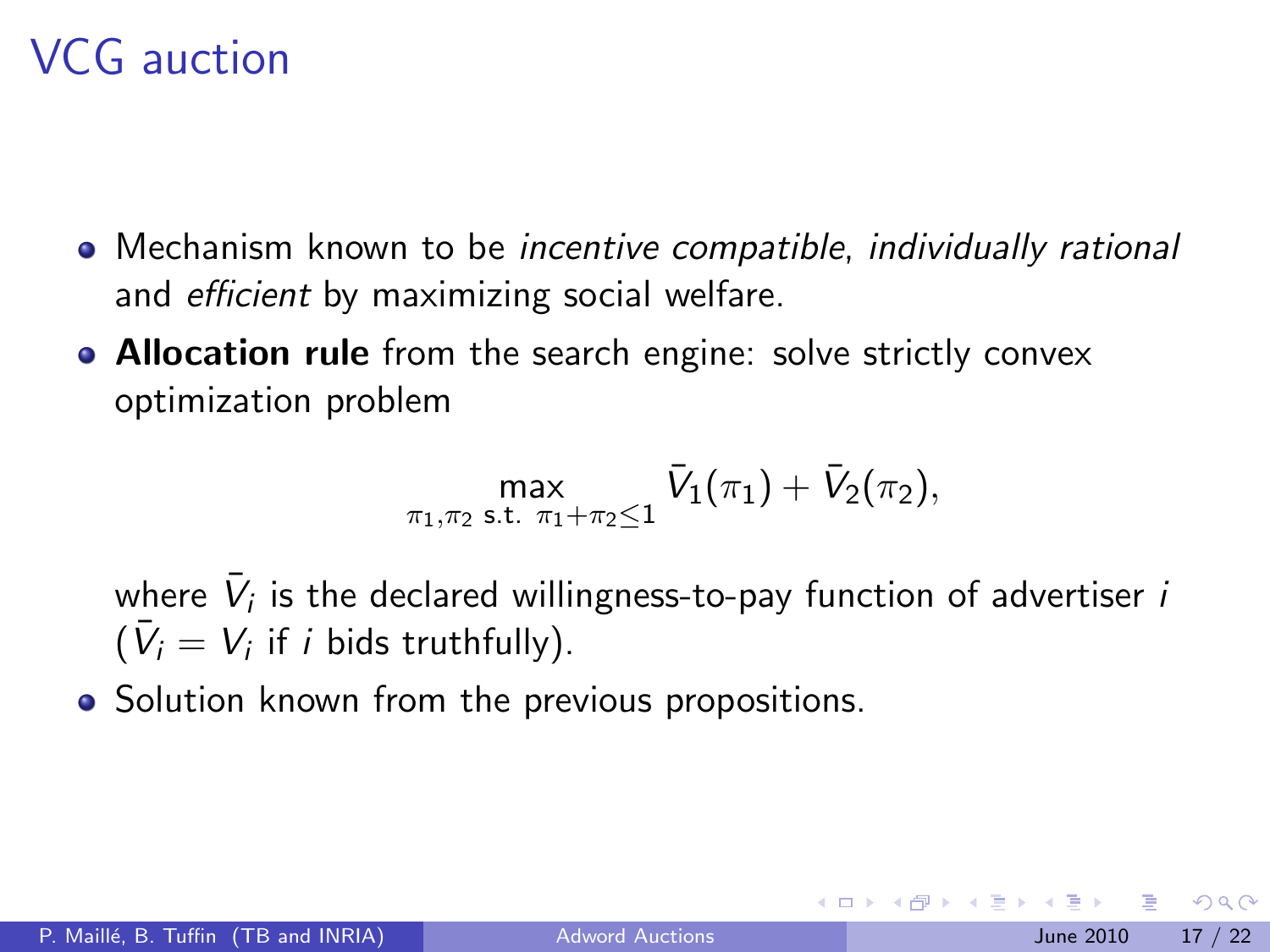## VCG pricing rule

- Charged the loss of value each advertiser imposes on the other through its presence.
- $\bullet$  Total price  $t_i$  per time unit that each advertiser *i* is charged under the VCG rule is given by

$$
\left\{\begin{array}{l}t_1=\bar V_2(1)-\bar V_2(\bar\pi_2)\\t_2=\bar V_1(1)-\bar V_1(\bar\pi_1).\end{array}\right.
$$

• If converted as a price per click

$$
p_1 = (\bar{V}_2(1) - \bar{V}_2(\bar{\pi}_2)) \frac{1 - R(1 - \bar{\pi}_1 ch)}{\lambda_A \bar{\pi}_1 c},
$$
  

$$
p_2 = (\bar{V}_1(1) - \bar{V}_1(\bar{\pi}_1)) \frac{1 - R(1 - \bar{\pi}_2 ch)}{\lambda_A \bar{\pi}_2 c}.
$$

 $\leftarrow$ 

<span id="page-17-0"></span> $200$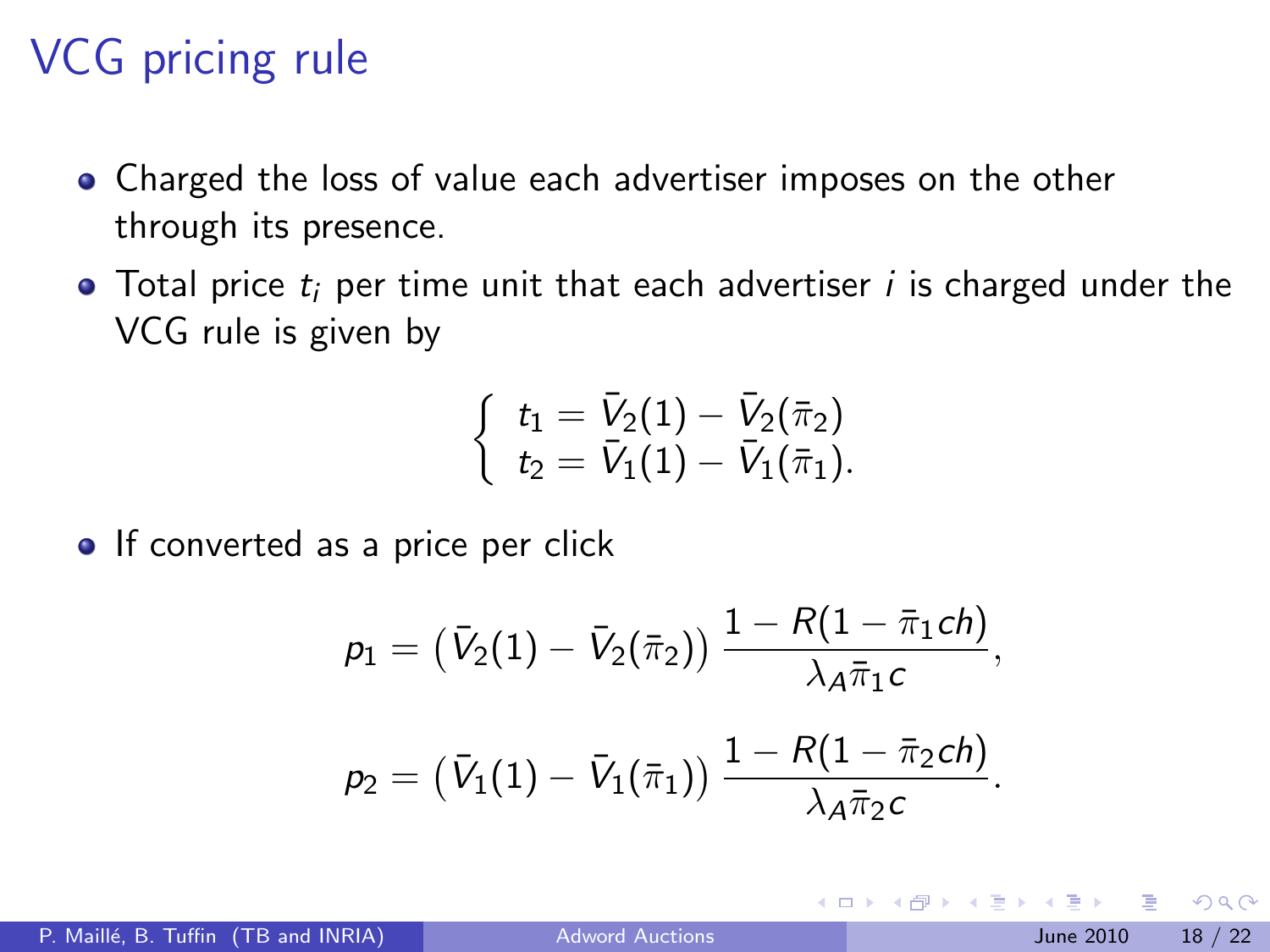[Introduction to adword auctions](#page-2-0)

**[Basic auction principle](#page-4-0)** 

[Model and analysis with a random slot assignment](#page-8-0)

4 [VCG auction between advertisers for displaying probability](#page-14-0)

5 [Comparison with deterministic GSP](#page-18-0)

**[Future activities](#page-20-0)** 

<span id="page-18-0"></span>4 0 8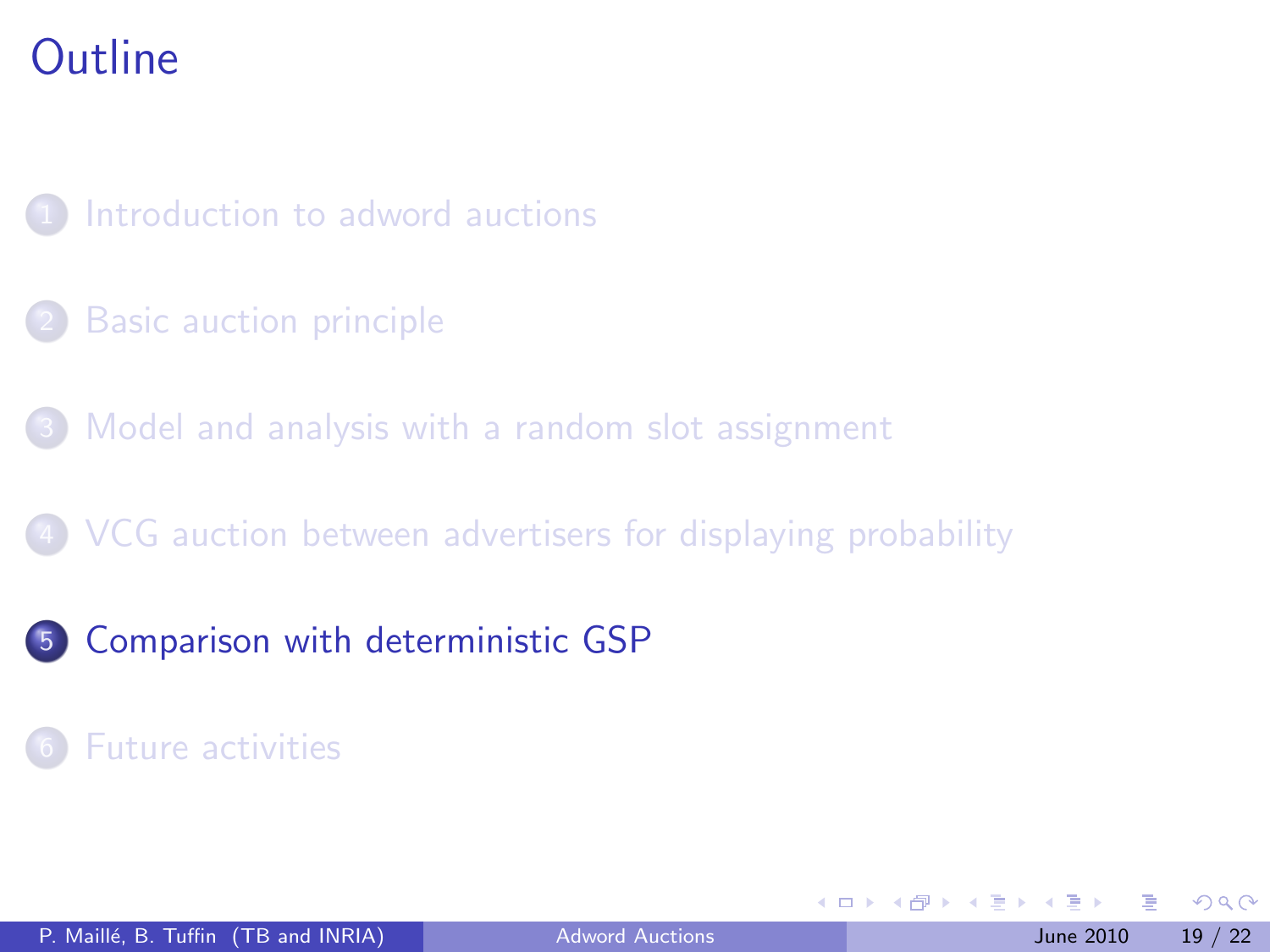## Comparison to deterministic GSP

Let  $v_1 = 1$ ,  $v_2 = 0.8$ ,  $\lambda_A = \lambda_B = 1$ ,  $c = h = 0.5$  and investigate the influence of R.



- Revenue of advertisers larger with VCG on display probability, but not the engine revenue
- In the case of competitive engines, the one applying VCG is likely to be prefered.
- <span id="page-19-0"></span> $\bullet$  $\bullet$  Social welfare better with VCG and increas[es](#page-18-0) [wi](#page-20-0)t[h](#page-19-0) [R](#page-20-0)[.](#page-17-0)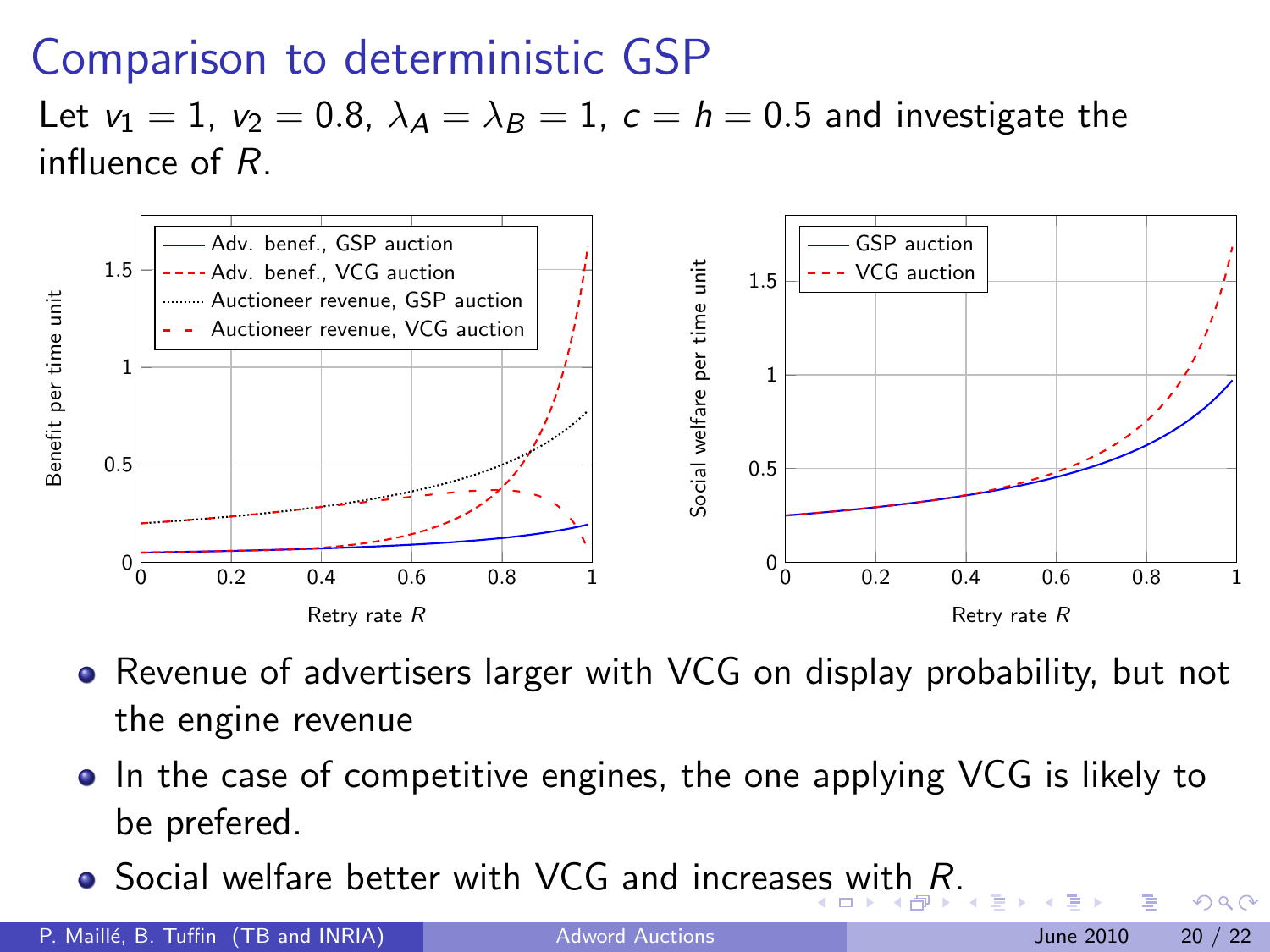[Introduction to adword auctions](#page-2-0)

**[Basic auction principle](#page-4-0)** 

[Model and analysis with a random slot assignment](#page-8-0)

4 [VCG auction between advertisers for displaying probability](#page-14-0)

5 [Comparison with deterministic GSP](#page-18-0)

6 [Future activities](#page-20-0)

<span id="page-20-0"></span>4 0 8